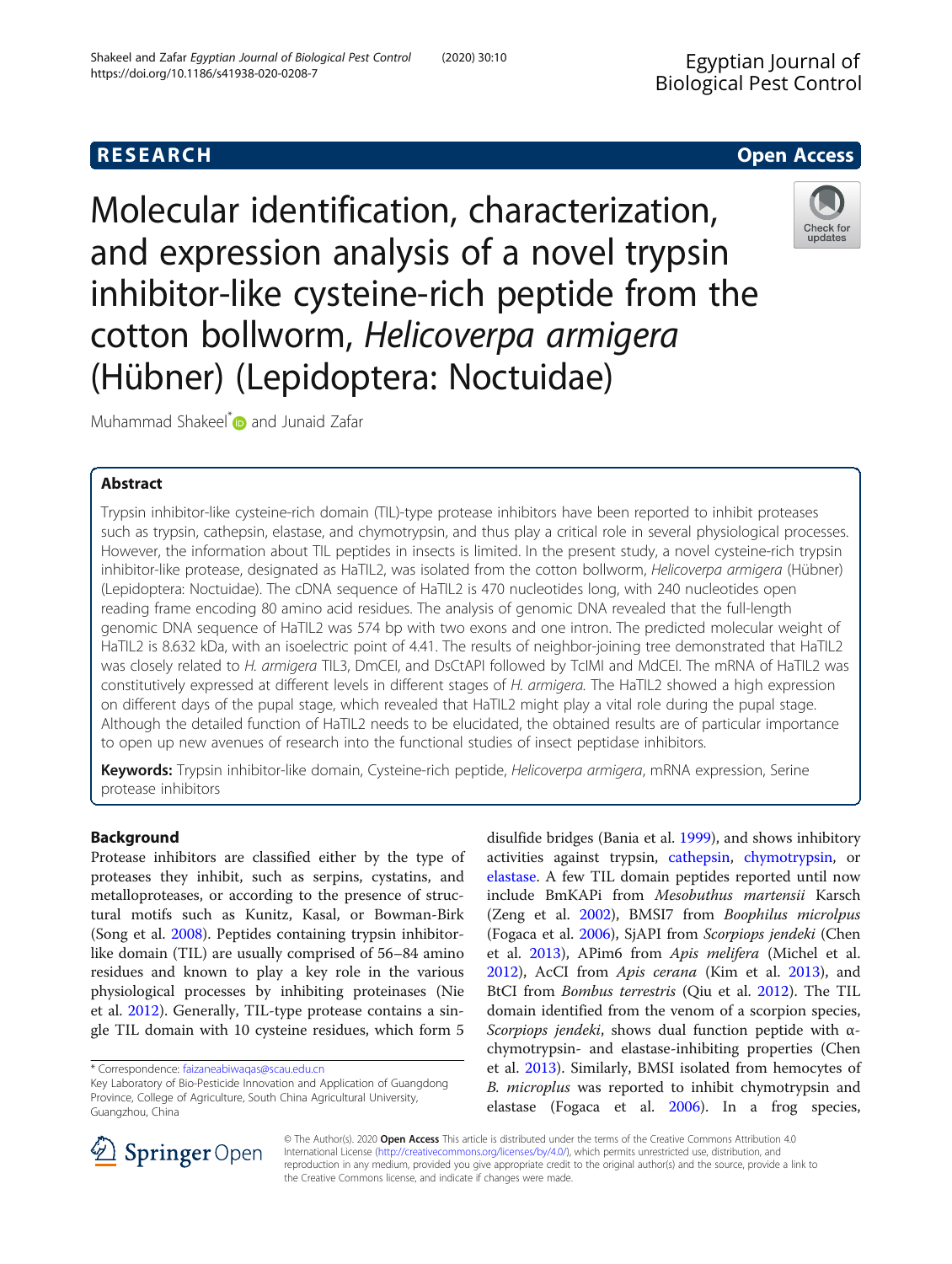<span id="page-1-0"></span>Lepidobatrachus laevis, a TIL domain cysteine-rich peptide was isolated from the skin and showed inhibitory activity against trypsin (Wang et al. [2015\)](#page-6-0). In A. cerana, it was identified that the recombinant AcCI demonstrated inhibitory activity against chymotrypsin (Kim et al. [2013](#page-6-0)). It has been reported that in Bombyx mori, mutations at the second and sixth cysteine residue dramatically reduced the activity of inhibition against microbial proteases (Li et al. [2016](#page-6-0)). Though a couple of studies are available on TIL domain-containing cysteinerich peptides from insects, however, until now, to the best of our knowledge, there is no information available for such kind of peptides in H. armigera.

H. armigera is one of the most destructive polyphagous cosmopolitan insect pest species (Noor-ul-Ane et al. [2018](#page-6-0)). Over recent decades, several pests have developed resistance against various families of synthetic insecticides (Shakeel et al. [2017](#page-6-0)). Similarly, H. armigera has also evolved resistance to several insecticides, and resistance might be a factor accountable for its pest status (Wu [2007\)](#page-6-0). This has led to developing alternative control tactics (Sun [2015](#page-6-0)). Therefore, it is imperative to identify and understand the molecular mechanism of such genes that might play a critical role during various physiological functions of insects.

Considering the importance of TIL domain cysteine-rich peptides in physiological processes, as exhibited by previous reports, the present study aimed to identify and describe the bioinformatic analysis of a cysteine-rich peptide of H. armigera including cloning, isolation of genomic DNA, and investigation of the expression pattern in the fat body of H. armigera, especially at the pupal stage. Furthermore, the phylogenetic relationship of H. armigera TIL domain cysteine-rich peptides to TIL domain peptides from other insects, was studied.

## Materials and methods

## Insect culture

H. armigera population was nurtured on an artificial diet (Abbasi et al. [2007\)](#page-5-0) under the laboratory conditions of  $25 \pm 2$  °C, 70% RH, and a photoperiod of 16:8-h L:D.

Identification of HaTIL2 cDNA and nucleotide sequencing The sequence-specific primers were designed in accordance with the length of the cDNA sequence of HaTIL2 to amplify the open reading frame (ORF) (Table 1). Then, automated DNA sequencer (Perkin-Elmer Applied Biosystems, Foster City, CA, USA) was used to sequence the plasmid DNA. The sequence was then compared, using DNASIS and BLAST databanks of NCBI. The amino acid sequence was aligned by MacVector (ver. 6.5, Oxford Molecular Ltd.).

## Biochemical properties and phylogenetic tree construction

NCBI Basic Protein BLAST was used to identify homologous TIL domain sequences from different insects with H. armigera HaTIL2 sequence used as the query. PEPSTATS was used to compute the primary sequence composition of IPK2 (Rice et al. [2000](#page-6-0)). The physicochemical parameters of HaTIL2 were predicted using the ProtParam tool (Gasteiger et al. [2005\)](#page-6-0). The SignalP 4.1 server was used to identify the possible secretory signal peptide of HaTIL2 (Petersen et al. [2011](#page-6-0)). To detect the evolutionary location and phylogenetic similarities of HaTIL2 with other insect TIL domain peptides, multiple sequence alignment (MSA) of selected amino acid sequences was carried out to produce quality alignments. To better understand the evolutionary relationship of HaTIL2 with other TIL domain peptides, serpin sequences of H. armigera, Tribolium castaneum, Musca domestica, Drosophila miranda, Drosophila suzukii, A. florea, Bombus ignitus, B. terrestris, B. impatiens, and A. cerana were used to construct a phylogenetic tree, using the maximum parsimony method in MEGA (Tamura et al. [2013](#page-6-0)). Tree #1 out of 2 most parsimonious trees (length = 223) is shown. The consistency index was (0.870968), the retention index was (0.800000), and the composite index was 0.699552 (0.696774) for all sites and parsimony-informative sites (in parentheses). The percentage of replicate trees in which the associated taxa clustered together in the bootstrap test (1000 replicates) is shown next to the branches. The MP tree was obtained using the Subtree-Pruning-Regrafting (SPR)

Table 1 Sequences of PCR and qPCR primers used in study of Helicoverpa armigera

| Gene name   | Sequence                                                          |
|-------------|-------------------------------------------------------------------|
| HaTIL2-F    | 5'-GGATCCATGTTTAAGTCGTCTTTATTGATTTTGAG-3'                         |
| $HaTII 2-R$ | 5'GGTACCTTAATGATGATGATGATGATGCTGGGGGCAGTCATCAATAGCTATGCATTCTCC-3' |
| HaTIL2-gF   | 5'-GTAGTGCTTGTCCAACTA-3'                                          |
| HaTIL2-gR   | 5'-CTCCATCGTCATTTCTTG-3'                                          |
| RPL28-qF    | 5'-CATCTGAACTGGATGATC-3'                                          |
| RPL28-gR    | 5'-GTACACTACTGTGAAACC-3'                                          |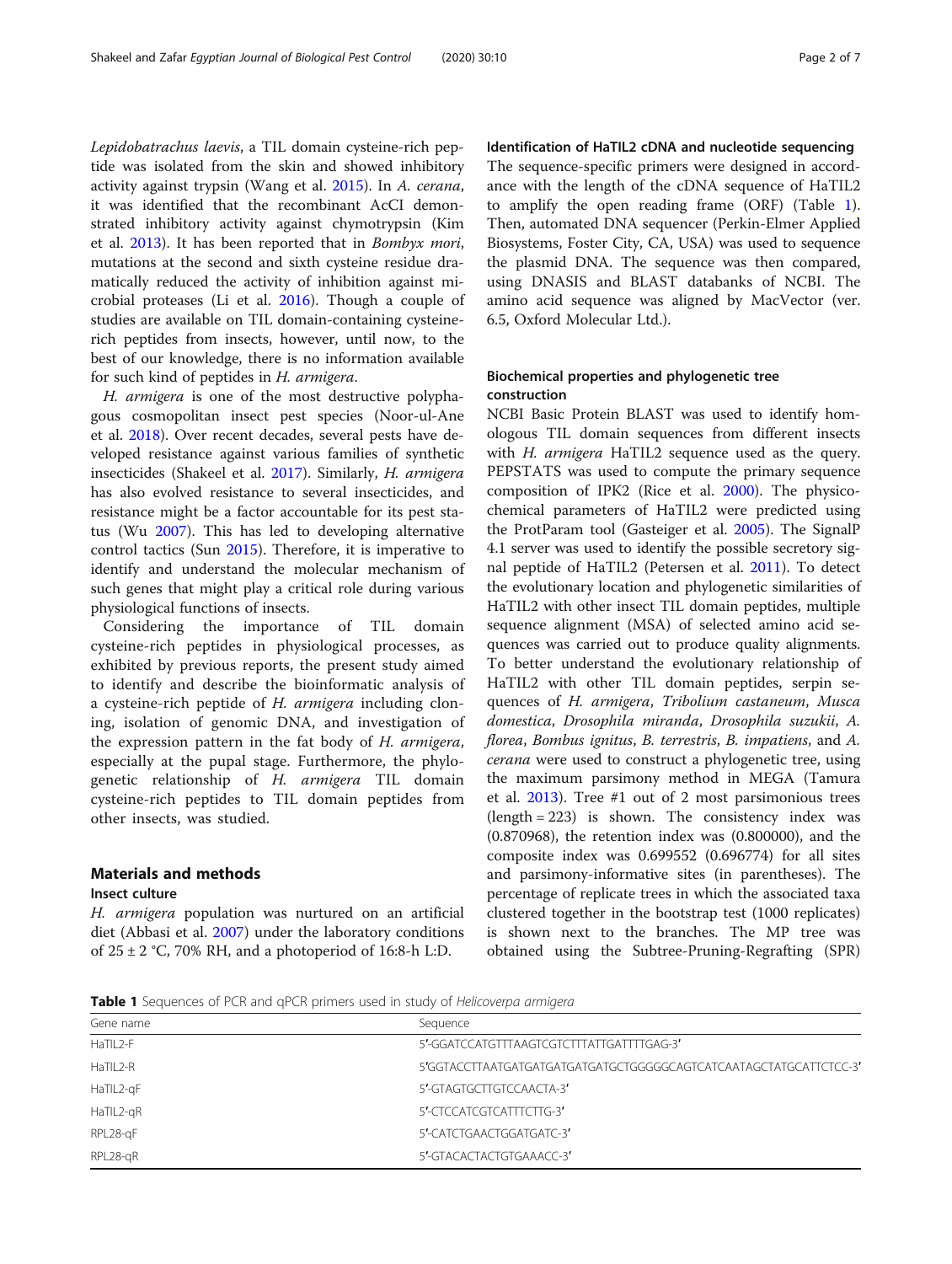algorithm with search level 1 in which the initial trees were obtained by the random addition of sequences (10 replicates). The analysis involved 11 amino acid sequences. All positions containing gaps and missing data were eliminated. There were 70 positions in the final dataset. Finally, iTOL was used to render the final image (Letunic and Bork [2016\)](#page-6-0).

#### Genomic DNA isolation and PCR

The FGENESH program (Salamov and Solovyev [2000](#page-6-0)) was used to predict the number of potential exons and introns in the HaTIL2 genomic DNA. For experimental verification, the whole bodies of H. armigera  $(n = 3)$  were used to isolate DNA (Wizard Genomic DNA Purification Kit, Promega®). The cDNA sequence of HaTIL2 was used to design the amplification primers. The verification of PCR products was done by DNA sequence analysis.

#### Cloning of genes from H. armigera

To amplify gene-specific primers, cDNA and a set of sense and antisense primers were used in PCR (Table [1](#page-1-0)). For the digestion reaction, sense primer was incorporated into the BamHI restriction site, whereas to incorporate antisense primer, the KpnI restriction site was used. The amplification by PCR had the following steps: denaturation at 95 °C for 3 min, then 35 cycles at 95 °C for 30 s, 55 °C for 30 s, and 72 °C for 2 min, with a final extension at 72 °C for 5 min. The PCR product was visually examined on a 1% (w/v) agarose gel stained with ethidium bromide using the Bio-Rad imaging system. The gel extraction kit (Omega) was used to purify the target gene-amplified product. The purified product was then ligated to pGEM–T easy vector (Takara) and transformed into Escherichia coli bacteria DH5α. A positive clone was then selected on LB agar plates that contained 50 μg mL<sup>-1</sup> ampicillin after incubation at 37 °C overnight. The resulting PCR clones were sequenced by Shanghai Sunny Biotech Co., Ltd.

## Collection of tissues

Dissection of healthy H. armigera larvae was performed on the ice under a stereomicroscope (Zeiss, Jena, Germany). The insect fat body was collected and washed with PBS (140 mM NaCl, 27 mM KCl, 8 mM Na2HPO4, and 1.5 mM KH2PO4, pH 7.4). The fat body tissues were stored at − 80 °C for RNA extraction.

## Total RNA preparation and synthesis of cDNA template for real-time qPCR

The isolation of the entire RNA was done using TRIzol reagent following the manufacturer's protocol. The assessment of RNA sample quality was performed by running on 1% (w/v) agarose gel electrophoresis. The UV spectrophotometer was used to assess the concentration of RNA samples. DNase I (Fermentas) eliminated the contamination of DNA. The synthesis of cDNA was carried out using reverse transcription RevertAid™ Reverse Transcriptase (Fermentas) in a 20-μL reaction. Finally, the resultant product was stored at − 80 °C.

## Fluorescence real-time quantitative PCR analysis of gene expression

To perform real-time qPCR, a Bio-Rad iQ2 cycler was used and the reaction was carried out in PCR strips. The amplification signal was detected by using SYBR Green chemistry. Triplicate first-strand DNA aliquots for each sample served as templates for RT-qPCR using the Sso-Fast™ EvaGreen® Supermix (Bio-Rad, Hercules, CA, USA) with an iQ2 Optical System (Bio-Rad). Each reaction was carried out in iQ™ 96-well PCR plates, 100 nM of each primer and a 20-μL volume of cDNA, covered with adhesive seals (Bio-Rad). The thermal reaction was as follows: denaturation for 30 s at 95 °C, then 40 cycles for 5 s at 95 °C, and 60 °C for 10 s. Furthermore, a melting curve analysis was carried out for the amplified product. To analyze the relative expression, the  $2^{-\Delta\Delta CT}$ method (Livak and Schmittgen [2001](#page-6-0)) was employed with a ribosomal protein L28 (RPL28) used as an internal control for normalization (Chandra et al. [2014](#page-6-0); Shakeel et al. [2015](#page-6-0), [2018](#page-6-0)). The list of primers for RT-qPCR is presented in Table [1](#page-1-0).

## Results and discussion

The TIL domain found in protease inhibitors has been documented to inhibit chymotrypsin, elastase, cathepsin, and trypsin, and thus play an important role in various biological processes. Several protease inhibitors with a TIL domain have been identified previously (Zeng et al. [2002](#page-6-0); Michel et al. [2012](#page-6-0); Qiu et al. [2012;](#page-6-0) Chen et al. [2013](#page-6-0); Kim et al. [2013\)](#page-6-0). However, currently, there were no other publications about the identification and expression analysis of H. armigera TIL domain cysteinerich peptides; thus, this work represents the first report about identification, cloning, and expression analysis of a novel TIL domain cysteine-rich peptide, designated as HaTIL2.

## Sequence analysis of HaTIL2 and cDNA cloning

In the present study, based on the sequence-specific primers of HaTIL2, 470-bp fragment was amplified, which contained ORF of 240 nucleotides encoding 80 amino acid residues. The deduced amino acid sequence analysis showed that HaTIL2 had predicted the molecular weight of 8.632 kDa with an isoelectric point of 4.41. Obtained results of molecular weight of HaTIL2 were similar to other documented TIL domain peptides (Zeng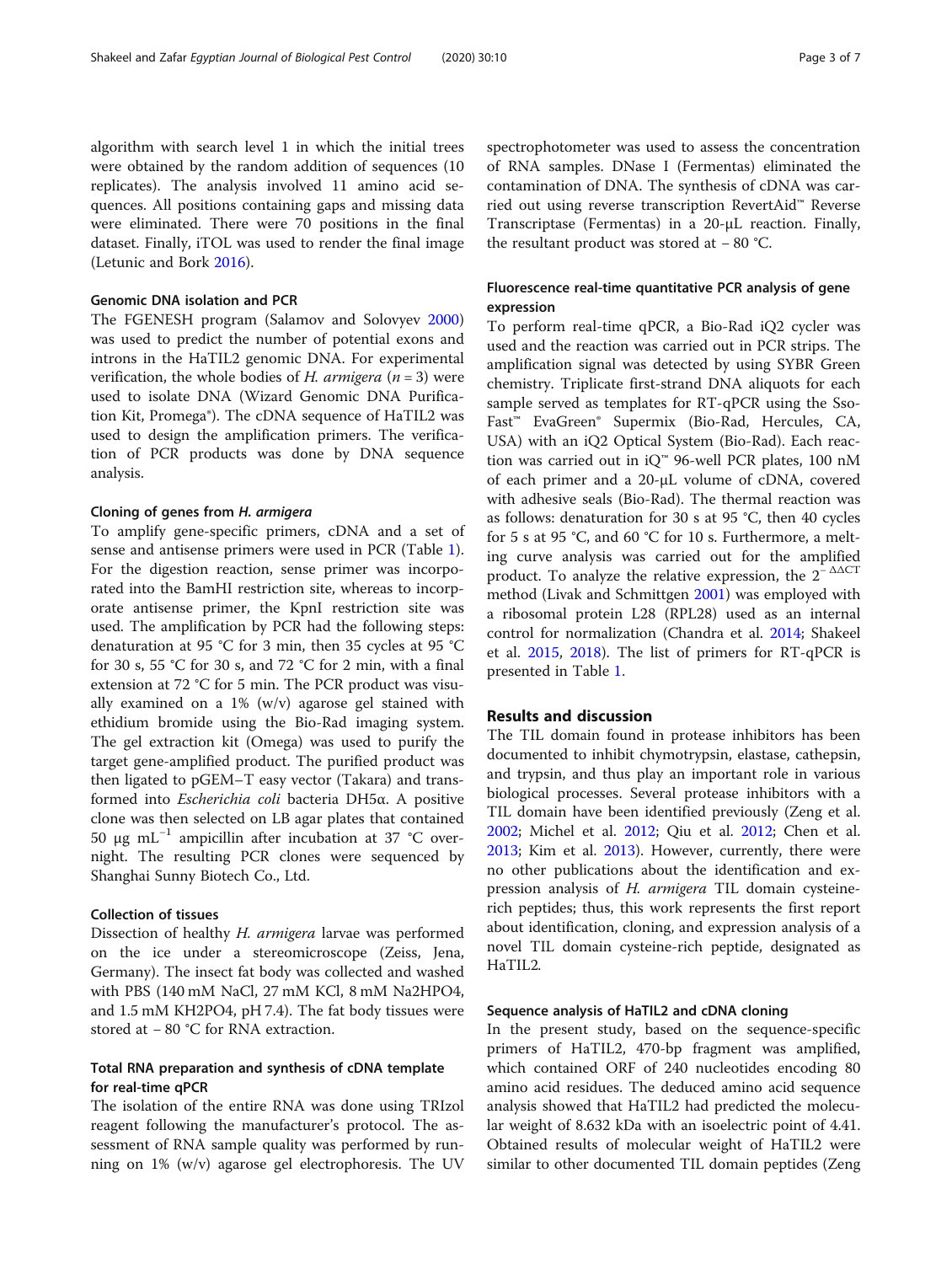et al. [2002;](#page-6-0) Michel et al. [2012;](#page-6-0) Qiu et al. [2012;](#page-6-0) Chen et al. [2013](#page-6-0) and Kim et al. [2013](#page-6-0)).

#### Analysis of HaTIL2 genomic DNA sequence

It has been documented that introns play a vital role in gene expression and the introduction of an intron into a gene elevated the level of gene expression (Le Hir et al. [2003](#page-6-0); Nott et al. [2003\)](#page-6-0). In the present study, genomic DNA sequence analysis was conducted to determine the number of introns and exons present in the HaTIL2 gene of H. armigera. For this purpose, the FGENESH software was used to predict the HaTIL2 gene sequence. The results of sequence prediction revealed that the fulllength genomic DNA sequence of HaTIL2 has two exons and one intron. To confirm the presence of two exons and one intron in the HaTIL2 sequence, genomic DNA was isolated from H. armigera and used as a template for PCR. The amplification results showed an amplicon size of 574 nucleotides. The PCR products were verified by DNA sequence analysis, which also demonstrated one intron and two exons in HaTIL2. The gain of an intron by TIL domain proteases might be during the evolution process (Zeng et al. [2014\)](#page-6-0). As TIL peptides are also involved in the immune response of insects, gain of intron might give rise to stronger immune response. The TIL family is categorized as a group of inhibitors having low molecular weight and a TIL domain consisting of a high proportion of cysteine residues (Rosengren et al. [2001](#page-6-0)). In a previous study, it was documented that trypsin sequences contained 7 cysteine residues (Bown et al. [1997](#page-5-0)), which were lower than those observed in this study, as 11 cysteine residues in HaTIL2 domain peptide were found. The presence of cysteine residues in odd numbers might indicate difference in the activity of inhibition (Li et al. [2016\)](#page-6-0).

#### Biochemical properties of HaTIL2

The biochemical properties of HaTIL2 predicted by ProtParam revealed Cys (13.8%) as the most abundant amino acid, followed by Val (8.8%), Ser (8.8%), Asp (7.5%), and Ala (6.2%); Trp (0.0%) and Met (1.2%) were the least abundant amino acids in the HaTIL2 sequence (Table 2). The isoelectric point (pI) of HaTIL2 was approximately 5, indicating that it might be soluble in the acidic buffer. Instability indices (Ii) are used to determine the in vivo half-lives, and a protein with an Ii value lower than 40 is predicted to be stable (Rogers et al. [1986](#page-6-0)). The Ii of HaTIL2 was computed to be 58.89 indicating that it might be thermally unstable. Moreover, the present study obtained a high aliphatic index (80.38) for the HaTIL2 protein. The gradient average hydropathicity (GRAVY) analysis was conducted to determine the hydrophobicity of HaTIL2, whereby a positive GRAVY value indicates a hydrophobic nature and negative

| Table 2 Biochemical properties of the HaTIL2 protein sequence |  |  |
|---------------------------------------------------------------|--|--|
| of Helicoverpa armigera                                       |  |  |

| Properties                                              | Values  |
|---------------------------------------------------------|---------|
| Number of amino acids                                   | 80      |
| Molecular weight                                        | 8632.80 |
| Theoretical pl                                          | 4.41    |
| Amino acid composition (%)                              |         |
| Ala                                                     | 6.2     |
| Arg                                                     | 3.8     |
| Asn                                                     | 5.0     |
| Asp                                                     | 7.5     |
| Cys                                                     | 13.8    |
| Gln                                                     | 5.0     |
| Glu                                                     | 5.0     |
| Gly                                                     | 6.2     |
| His                                                     | 1.2     |
| lle                                                     | 6.2     |
| Leu                                                     | 6.2     |
| Lys                                                     | 2.5     |
| Met                                                     | 1.2     |
| Phe                                                     | 1.2     |
| Pro                                                     | 2.5     |
| Ser                                                     | 8.8     |
| Thr                                                     | 5.0     |
| Trp                                                     | 0.0     |
| Tyr                                                     | 3.8     |
| Val                                                     | 8.8     |
| Total number of negatively charged residues (Asp + Glu) | 10      |
| Total number of positively charged residues (Arg + Lys) |         |
| Instability index (li)                                  |         |
| Aliphatic index                                         |         |
| Grand average of hydropathicity (GRAVY)                 |         |

GRAVY value, a hydrophilic nature (Kyte and Doolittle [1982](#page-6-0)). The GRAVY index for HaTIL2 was calculated to be 0.089 (Table 2) indicating that HaTIL2 is hydrophobic and cannot interact favorably with water. The SignalP 4.1 server identified the presence of a signal peptide at the N-terminus location of the protein indicating that HaTIL2 is a secretory protein that might play a critical role in the inhibition of extracellular SPs. Previously, several SPIs have been reported to contain the potential signal peptide and mature peptide (Bania et al. [1999](#page-5-0); Cierpicki et al. [2000;](#page-6-0) Kim et al. [2013](#page-6-0)).

#### Multiple sequence alignment of HaTIL2

When HaTIL2 was compared with the other members, the multiple sequence alignment showed that HaTIL2 had 83.33% identity with HaTIL3 (H.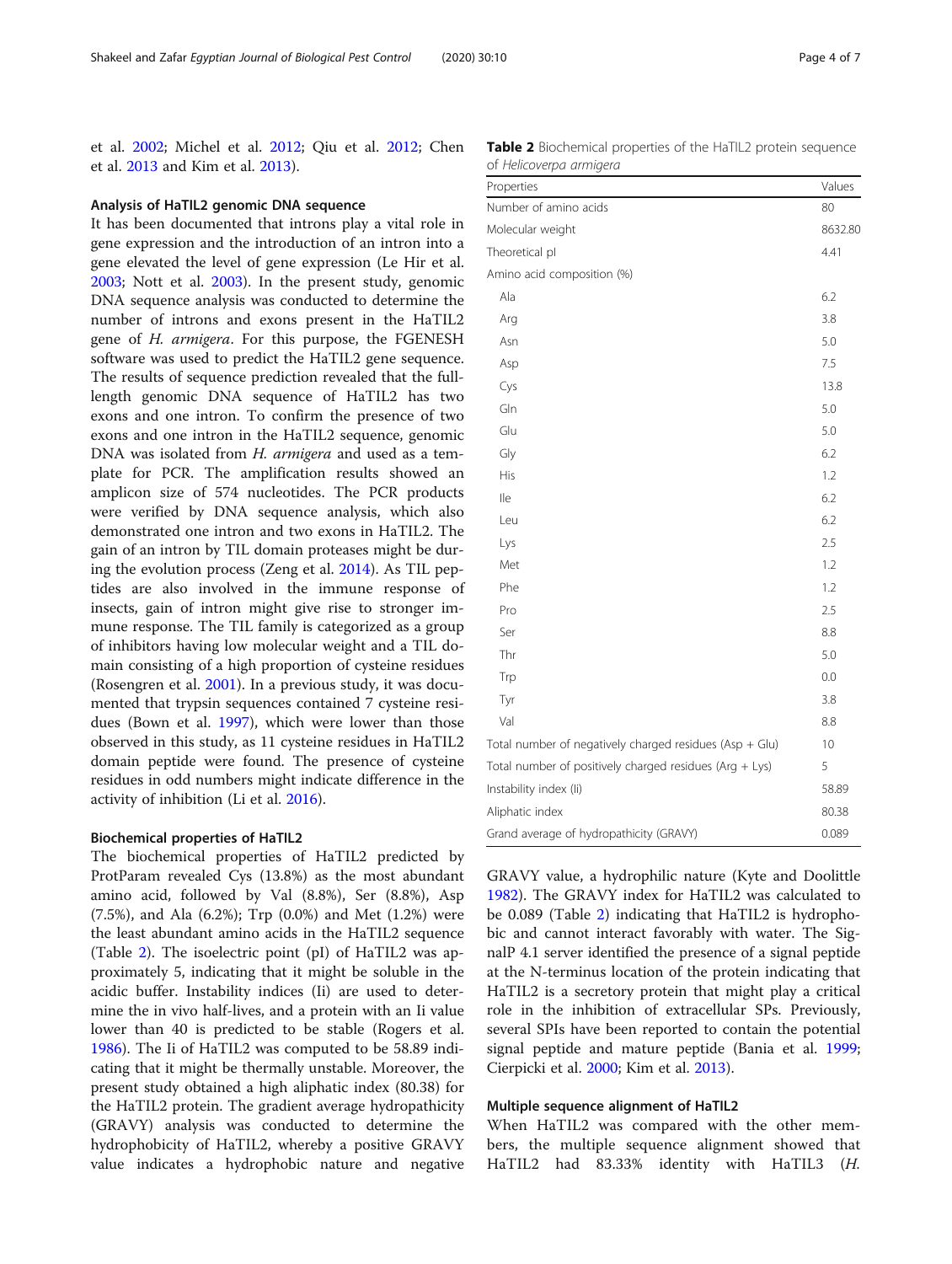

armigera) and 36% identity with AfCI (Apis florea), which was greater than that of 34% identity with BiCI and BiVSPI (Bombus ignitus), 32% identity with BtCI (Bombus terrestris), and 31% identity with AcCI (Apis cerana) (Fig. 1). The results of HaTIL2 multiple sequence alignment indicated a low identity level (31– 36%) with other TIL domain peptides, and such phenomenon was not surprising as this sort of heterogeneity was common among serpins. It has been demonstrated that six serpins of Manduca sexta exhibited a very low level of amino acid identity (40%) within the species (Tong and Kanost [2005\)](#page-6-0).

## Phylogenetic tree analysis of HaTIL2

To get insight into the evolutionary relationships of HaTIL2 with cysteine-rich peptides from other insects, a neighborjoining tree was constructed using maximum parsimony analysis. The results of neighbor-joining tree demonstrated that HaTIL2 is in the same clade as HaTIL3 (H. armigera), DmCEI (D. miranda), DsCtAPI (D. suzukii), TcIMI (T. castaneum), and MdCEI (M. domestica) (Fig. 2).

## The mRNA expression profile of HaTIL2 in the fat body

In order to characterize the biological role of HaTIL2 in H. armigera, the expression pattern of mRNA was



CEI (XP\_005177283.1), Drosophila miranda CEI (XP\_017134624.1), Drosophila suzukii CtAPI (XP\_016937015.1) A. florea CI (XP\_003696076), Bombus ignitus VSPI (AGY95442.1), B. terrestris CI (AFX62368.1), B. impatiens CI (XP\_003484766.1), and A. cerana AcCI (AGB06350.1)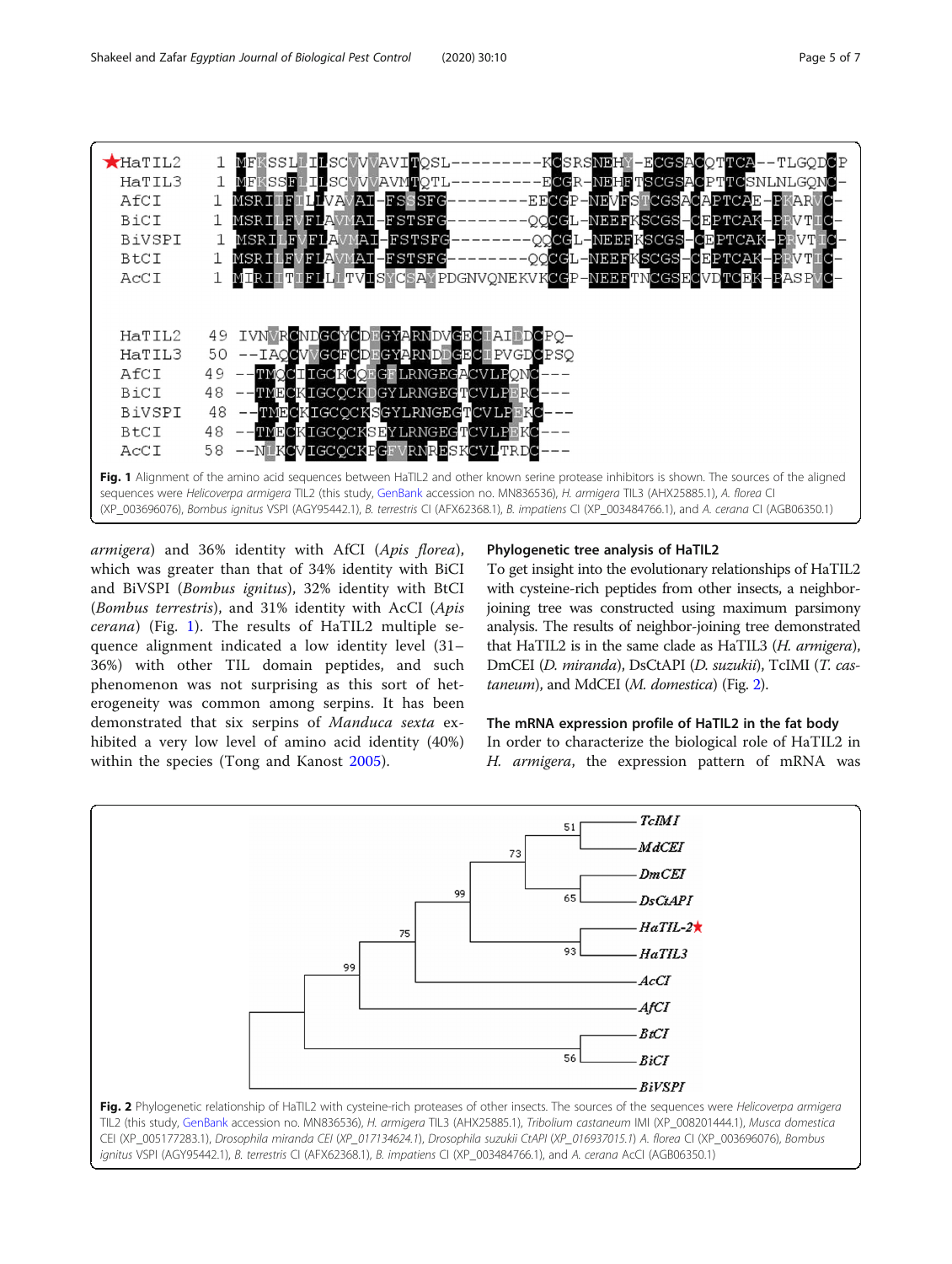<span id="page-5-0"></span>

investigated in the fat body at different stages of H. armigera especially at the pupal stage. For this purpose, the SYBER Green real-time PCR was employed on cDNA of H. armigera fat body tissue to determine tissue-specific mRNA expression of HaTIL2. The RPL28 gene was used as an endogenous control. The mRNA transcripts of HaTIL2 were expressed constitutively in the fat body at larval, prepupal, pupal, and adult stages (Fig. 3). The consistent expression of HaTIL2 was observed in the fat body indicating that HaTIL2 is a serine protease inhibitor derived from the H. armigera body. As HaTIL2 was consistently expressed in the fat body, it shows that the fat body is the major site of serine protease inhibitor genes. Our results are also in accordance with the studies of Chamankhah et al. ([2003\)](#page-6-0), Li et al. ([2012](#page-6-0)) and Liu et al ([2015](#page-6-0)), where serine protease inhibitor genes were highly expressed in the fat body. The HaTIL2 showed high expression at the prepupal stage and 5th, 8th, 9th, and 10th days of pupal stage, whereas it was low on other days of the pupal stage and at the adult stage (Fig. 3) suggesting that it might also play an important role during the pupal stage.

## Conclusion

This is the first study to identify a cysteine-rich serine protease inhibitor from the fat body of H. armigera. Obtained results are of particular interest, as a new avenue of research towards functional studies of protease inhibitors will be opened. Further studies should be conducted to find out the detailed functional role of protease inhibitors in H. armigera.

#### Abbreviations

BLAST: Basic local alignment search tool; bp: Base pair;

cDNA: Complementary deoxyribonucleic acid; CI: Chymotrypsin inhibitor; DNA: Deoxyribonucleic acid; kDa: Kilodaltons; LB: Luria Bertani;

mRNA: Messenger ribonucleic acid; NCBI: National Center for Biotechnology Information; ORF: Open reading frame; PCR: Polymerase chain reaction; qPCR: Quantitative polymerase chain reaction; RH: Relative humidity; RTqPCR: Real-time quantitative polymerase chain reaction; TIL: Trypsin inhibitorlike

#### Acknowledgements

We are thankful to the anonymous reviewers for their useful comments on the initial draft of the manuscript.

#### Authors' contributions

MS designed the study, MS supervised the work, MS and JZ wrote the manuscript, and MS carried out the experiments. MS and JZ revised the initial draft. The authors read and approved the final manuscript.

#### Funding

This work was supported by a grant from Postdoctoral Science Foundation of China (2018M640788).

#### Availability of data and materials

All the data has been included in the manuscript.

#### Ethics approval and consent to participate Not applicable

#### Consent for publication

Not applicable

#### Competing interests

The authors declare that they have no competing interests.

#### Received: 12 September 2019 Accepted: 19 January 2020 Published online: 03 February 2020

#### References

- Abbasi BH, Ahmed K, Khalique F, Ayub N, Liu HJ, Kazmi SAR, Aftab MN (2007) Rearing the cotton bollworm, Helicoverpa armigera, on a tapioca-based artificial diet. J Insect Sci 7:35
- Bania J, Stachowiak D, Polanowski A (1999) Primary structure and properties of the cathepsin G/chymotrypsin inhibitor from the larval hemolymph of Apis mellifera. Eur J Biochem 262:680–687
- Bown DP, Wilkinson HS, Gatehouse JA (1997) Differentially regulated inhibitorsensitive and insensitive protease genes from the phytophagous insect pest, Helicoverpa armigera, are members of complex multigene families. Insect Biochem Mol Biol 27:625–638